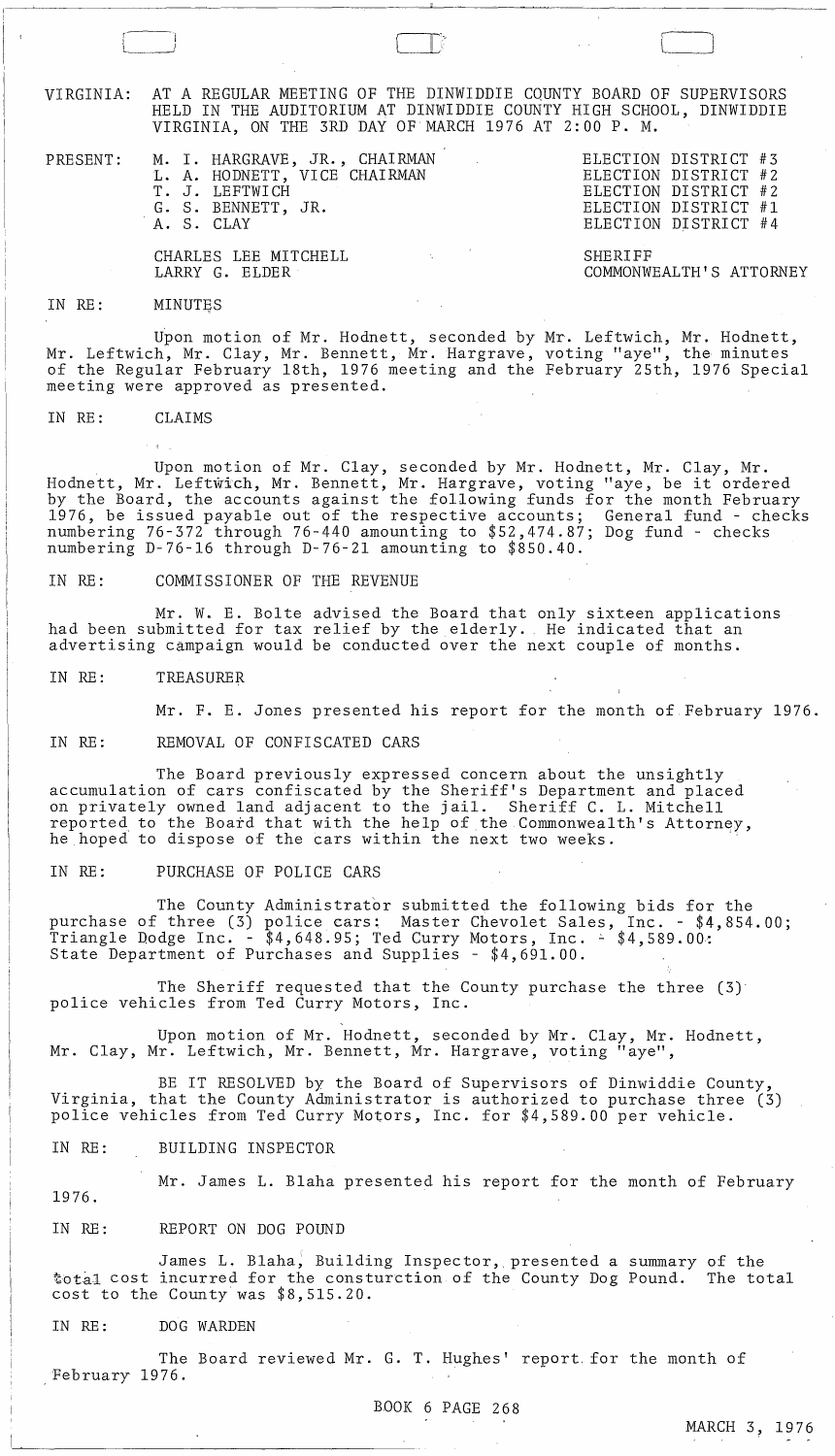# IN RE: DEPARTMENT OF SOCIAL SERVICES

Mrs. King B. Talley appeared before the Board to inform them of the shortage of funds in the State-Local Hospitalization Account. This will cause a cut back in the number of applications that will be approved under this program.

## IN RE: SUPERINTENDENT OF SCHOOLS

Mr. T. W. Newsom appeared before the Board to request their approval to obtain bids on ten (10) new buses. He indicated that the school system now had approximately one hundred (100) buses and the past policy was to replace ten per cent of them each year.

Upon motion of Mr. Leftwich, seconded by Mr. Hodnett, Mr. Leftwich, Mr. Hodnett, Mr. Clay, Mr. Bennett, Mr. Hargrave, voting "aye",

BE IT RESOLVED by the Board of Supervisors of Dinwiddie County, Virginia, that the School Board is hereby authorized to obtain bids and purchase ten new buses for the School Bus fleet.

## IN RE: DINWIDDIE COUNTY WATER AUTHORITY

Mr. Robert Ritchie, Director, reported to the Board that five million dollars was already committed to the construction of the sewer and water project in the northern part of the County. He also stated that the Authority was trying to acquire an additional million dollars to speed up the construction process. It now appeared the construction would begin sometime this summer.

# IN RE: COMMUNITY DEVELOPMENT BLOCK GRANT FUND - FISCAL YEAR 1975-1976

Upon motion of Mr. Hodnett, seconded by Mr. Leftwich, Mr. Hodnett, Mr. Leftwich, Mr. Clay, Mr. Bennett, Mr. Hargrave, voting "aye",

BE IT RESOLVED by the Board of Supervisors of Dinwiddie County, Virginia, that Milton I. Hargrave, Jr., Loid A. Hodnett, Aubrey S. Clay, and W. C. Knott are authorized to execute the General Corporate Resolution for the Community Development Block Grant Funds that are to be deposited in the Bank of Virginia, Dinwiddie, Virginia.

IN RE: COMMUNITY DEVELOPMENT BLOCK GRANT FUNDING - FISCAL YEAR 1976-1977 APPLICATION

Mr. W. C. Scheid, Director of Planning, appeared before the Board to request their approval of an application for Fiscal 1976-1977 Community Development Block Grant Funds.

Upon motion of Mr. Clay, seconded by Mr. Hodnett, Mr. Clay, Mr. Hodnett, Mr. Bennett, Mr. Leftwich, Mr. Hargrave voting "aye", the following resolution was adopted:

WHEREAS, the County received Community Development Block Grant Funds during the fiscal year 1975-1976 for the construction of countywide recreational facilities, and

WHEREAS, Community Development Block Grant Funds are being applied for in fiscal year 1976-77 for the continued construction of countywide recreational facilities, and

WHEREAS, the necessary paperwork is required to be filed by March 15, 1976,

NOW THEREFORE BE IT RESOLVED by the Board of Supervisors of Dinwiddie County, Virginia, that the Director of Planning is authorized to make application for fiscal year 1976-1977 Community Development Block Grant Fund for the purpose of continuing the construction of countywide recreational facilities.

IN RE: DISTRICT 19 MENTAL HEALTH AND MENTAL RETARDATION SERVICES BOARD

Mr. Doug Leavell, Executive Director, and Mr. George Robinson and Mrs. Nancy Martin, members of the Board of Directors, appeared before the Board to request their approval of two resolutions.

 $\mathcal{O}(\mathcal{O}(\log n))$ 

 $\mathcal{L}^{\text{max}}$  , where  $\mathcal{L}^{\text{max}}$  and

Upon motion of Mr. Hodnett, seconded by Mr. Bennett, Mr. Hodnett, Mr. Bennett, Mr. Clay, Mr. Leftwich, Mr. Hargrave, voting "aye",

 $\gamma_1$  and  $\gamma_2$  and  $\gamma_3$ 

ಿ. ಇಂ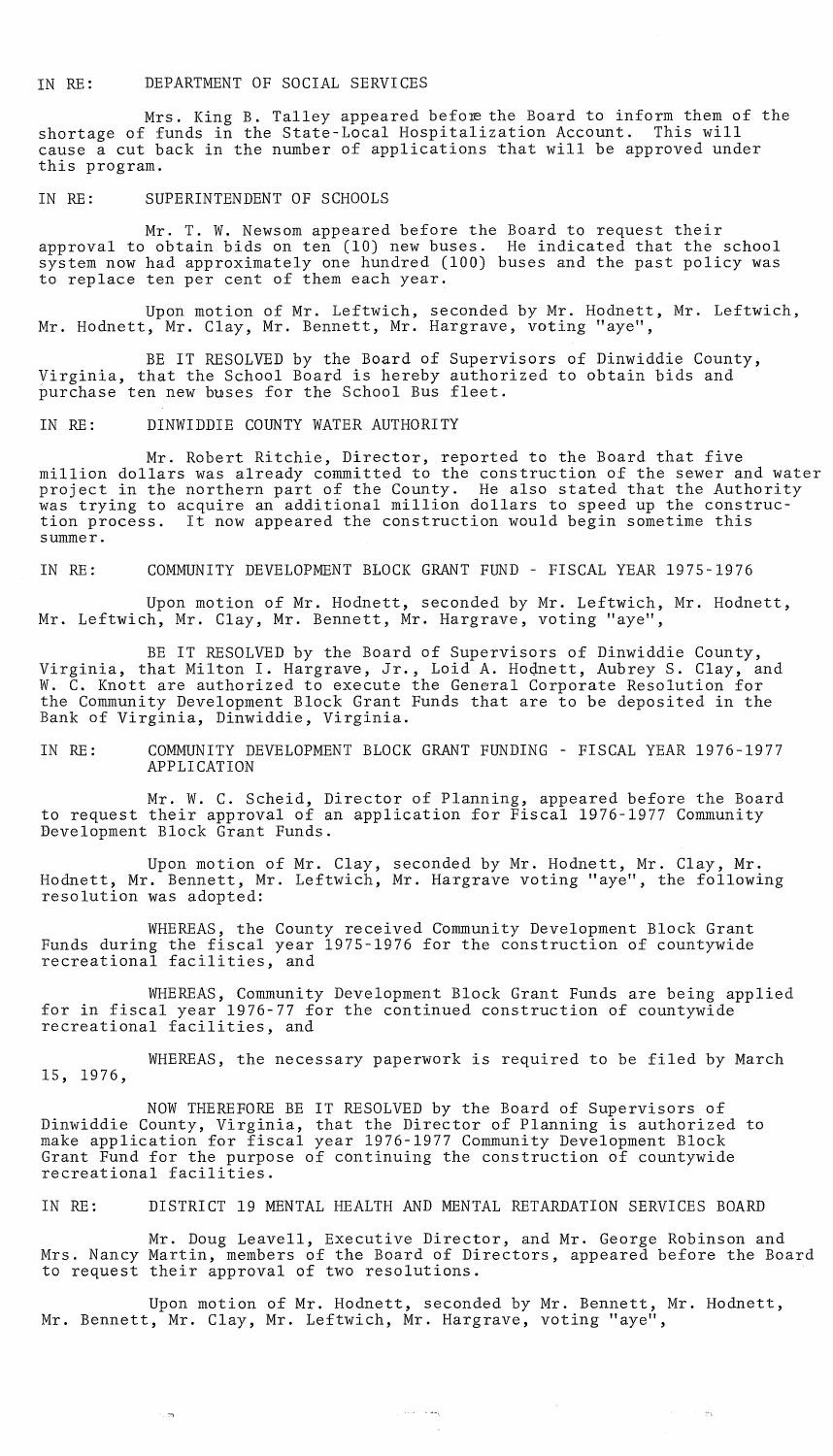BE IT RESOLVED by the Board of Supervisors of Dinwiddie County, Virginia, that as a participating member of District 19 Mental Health and Mental Retardation Services Board, the Board of Supervisors hereby approves and encourages the Services Board to apply for and accept Federal funds, not to exceed \$75,000, for the purpose of planning and preparing an application for Comprehensive Mental Health Services.

 $\Box$ 

Upon motion of Mr. Hodnett, seconded by Mr. Leftwich, Mr. Hodnett, Mr. Leftwich, Mr. Clay, Mr. Bennett, Mr. Hargrave, voting "aye",

BE IT RESOLVED by the Board of Supervisors of Dinwiddie County, Virginia, that as a participating member of District 19 Mental Health and Mental Retardation Services Board, the Board of Supervisors approves the transfer of the Southside Area Mental Health Clinic from the present system of State operation to a community controlled operation under the District 19 Mental Health and Mental Retardation Services Board.

Mr. Robinson stated that a slide presentation has been prepared by the staff of the Services Board and they would be most happy to make this presentation before the Supervisors at any time.

IN RE: CENTRAL VIRGINIA EMERGENCY MEDICAL SERVICES COUNCIL

The County Administrator presented a letter from the Central Virginia Emergency Medical Services Council requesting the Board's approval and support for their application for an Emergency Medical Services System Implementation Grant. The portion of the grant application applying to the County will include a request for approximately  $$225,000$  in federal funds to be used in emergency medical services including completion of a regional communication system which will allow two-way radio communication between ambulances and hospitals. The Board agreed that this would be beneficial to the County and could foresee no obligation of County funds.

Upon motion of Mr. Leftwich, seconded by Mr. Hodnett, Mr. Leftwich, Mr. Hodnett, Mr. Clay, Mr. Bennett, Mr. Hargrave, voting "aye",

BE IT RESOLVED by the Board of Supervisors of Dinwiddie County, Virginia, that the grant application filed by the Central Virginia Emergency Medical Services Council is hereby approved.

IN RE: APPOINTMENT OF ALTERNATE TO '208' CONSORTIUM BOARD OF DIRECTORS

Upon motion of Mr. Bennett, seconded by Mr. Clay, Mr. Bennett, Mr. Clay, Mr. Leftwich, Mr. Hodnett, Mr. Hargrave, voting "aye",

BE IT RESOLVED by the Board of Supervisors of Dinwiddie County, Virginia, that Mr. W. C. Scheid, County Planner, is hereby appointed to the '208' Consortium Board of Directors as alternate Board Member. M. I. Hargrave, Jr., Chairman of the Board of Supervisors, is the County's Board Member.

IN RE: USE OF FIRE FREQUENCY BY THE VIRGINIA DIVISION OF FORESTRY

Mr. Henry C. Wells of the Virginia Division of Forestry told the Board that the Virginia Division of Forestry wanted to purchase a radio and place it in his vehicle so that his department might contact the volunteer fire departments of the County. He requested that the Board of Supervisors grant approval for this radio to use the fire and rescue frequency 39.98.

Sheriff Mitchell stated that he had no objections to Mr. Wells radio using the fire. and rescue frequency.

Upon motion of Mr. Leftwich, seconded by Mr. Hodnett, Mr. Leftwich, Mr. Hodnett, Mr. Clay, Mr. Bennett, Mr. Hargrave, voting "aye",

BE IT RESOLVED by the Board of Supervisors of Dinwiddie County, Virginia, that the radio that the Virginia Division of Forestry is going to place in Mr. H. C. Wells vehicle is hereby authorized to use the fire and rescue frequency 39.98, and

BE IT FURTHER RESOLVED by the Board of Supervisors of Dinwiddie County, Virginia, that this radio will be carried under the County's radio maintanence contract with the RCA Service Corporation.

IN RE: RECESS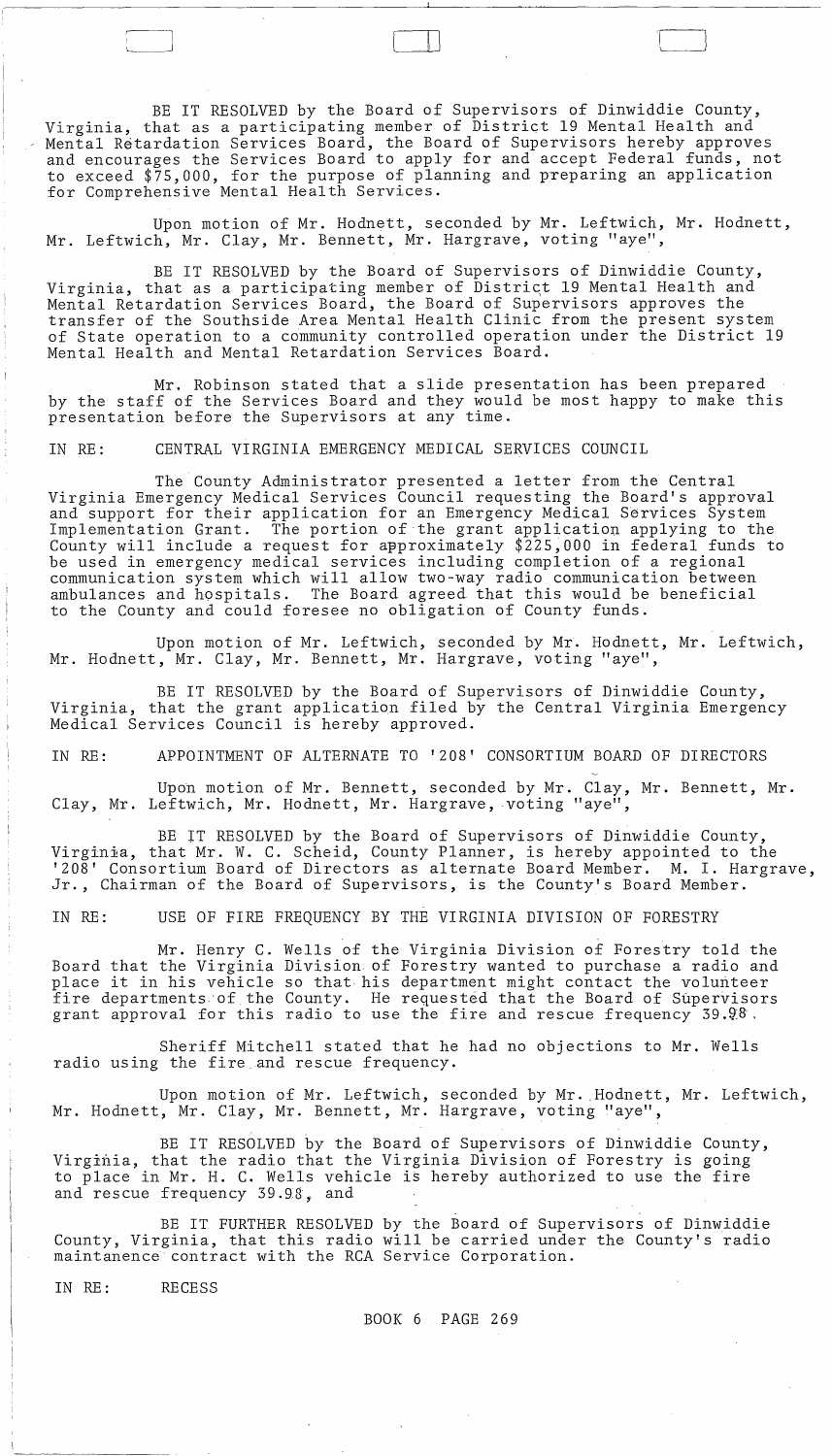The Chairman declared a short recess at 2:50 P. M. The Board reconvened at 3:05 P. M.

IN RE: ROUTE 610 - BRIDGE AT BASKERVILLE'S MILL

Upon motion of Mr. Clay, seconded by Mr. Hodnett, Mr. Clay, Mr. Hodnett, Mr. Bennett, Mr. Leftwich, Mr. Hargrave, voting "aye, the following resolution was adopted:

WHEREAS, there has been much discussion and opposition to the Virginia Department of Highways and Transportation proposed bridge and approach improvement on Route 610 at Baskerville's Mill, and

WHEREAS, Mr. Clay has met with those opposed to the proposed project and has received assurance that they would not oppose the project provided the new alignment of Route 610 followed the present alignment of Route 610 more so than that shown at the public hearing, and

WHEREAS, it is the desire of the opposition that the project be  $\leq$ extended to the intersection of Route 40.

NOW THEREFORE BE IT RESOLVED by the Board of Supervisors of Dinwiddie County, Virginia, that the Highway Department is hereby requested to change the alignment on the approaches to the bridge to more nearly conform to that of the existing road, and

BE IT FURTHER RESOLVED by the Board of Supervisors of Dinwiddie County, Virginia, that the project be extended on Route 610 to the Intersection of Route 40, insofar as money is available and the other need of the County considered, and

BE IT FURTHER RESOLVED by the Board of Supervisors of Dinwiddie County, Virginia, that the Board of Supervisors hereby supports the bridge construction and improvements on Route 610.

IN RE: RECESS

The Chairman declared a recess at 3:30 P. M. to move the meeting to the Courthouse. The Board reconvened at 3:45 P. M.

IN RE: REV. JOHNSON - COMMUNITY DEVELOPMENT BLOCK GRANT FUND

Rev. Johnson, Pastor of a West Petersburg Church, informed the Board of the desire of citizens in the West Petersburg area to have recreational facilities and to obtain the consensus of the Board's feelings concerning the need for such a project. Rev. Johnson presented a partition containing 120 or more signatures of citizens of the West Petersburg area expressing a need for recreational facilities. The Chairman explained the status of the County's present application for the fiscal year 1975-1976 Community Development Block Grant Funding noting that the money was committed to construction of recreational facilities on land purchased across from Dinwiddie High School. In addition the 1976-1977 application was to be filed by March 15th and these funds were to be used for the construction of additional recreational facilities across from the high school.

The Board agreed and they advised Rev. Johnson that there was a need for recreational facilities in the West Petersburg area and that they would seriously consider in the fiscal year 1977-1978 Community Development Block Grant Funding period to construct recreational facilities in the West Petersburg Area. Rev. Johnson thanked the Board and stated that he would work to obtain the data needed for consideration of the project.

IN RE: EXECUTIVE SESSION

Upon motion of Mr. Leftwich, seconded by Mr. Hodnett, Mr. Leftwich, Mr. Hodnett, Mr. Clay, Mr. Bennett, Mr. Hargrave, voting "aye", the Board moved into executive session at 4:25 P. M. The Board reconveded into open session at 5:00 P. M.

IN RE: PURCHASE OF LAND FROM F. W. BECK, JR.

Upon motion of Mr. Bennett, seconded by Mr. Leftwich, Mr. Bennett, Mr. Leftwich, Mr. Clay, Mr. Hodnett, Mr. Hargrave, voting "aye", the following resolution was adopted: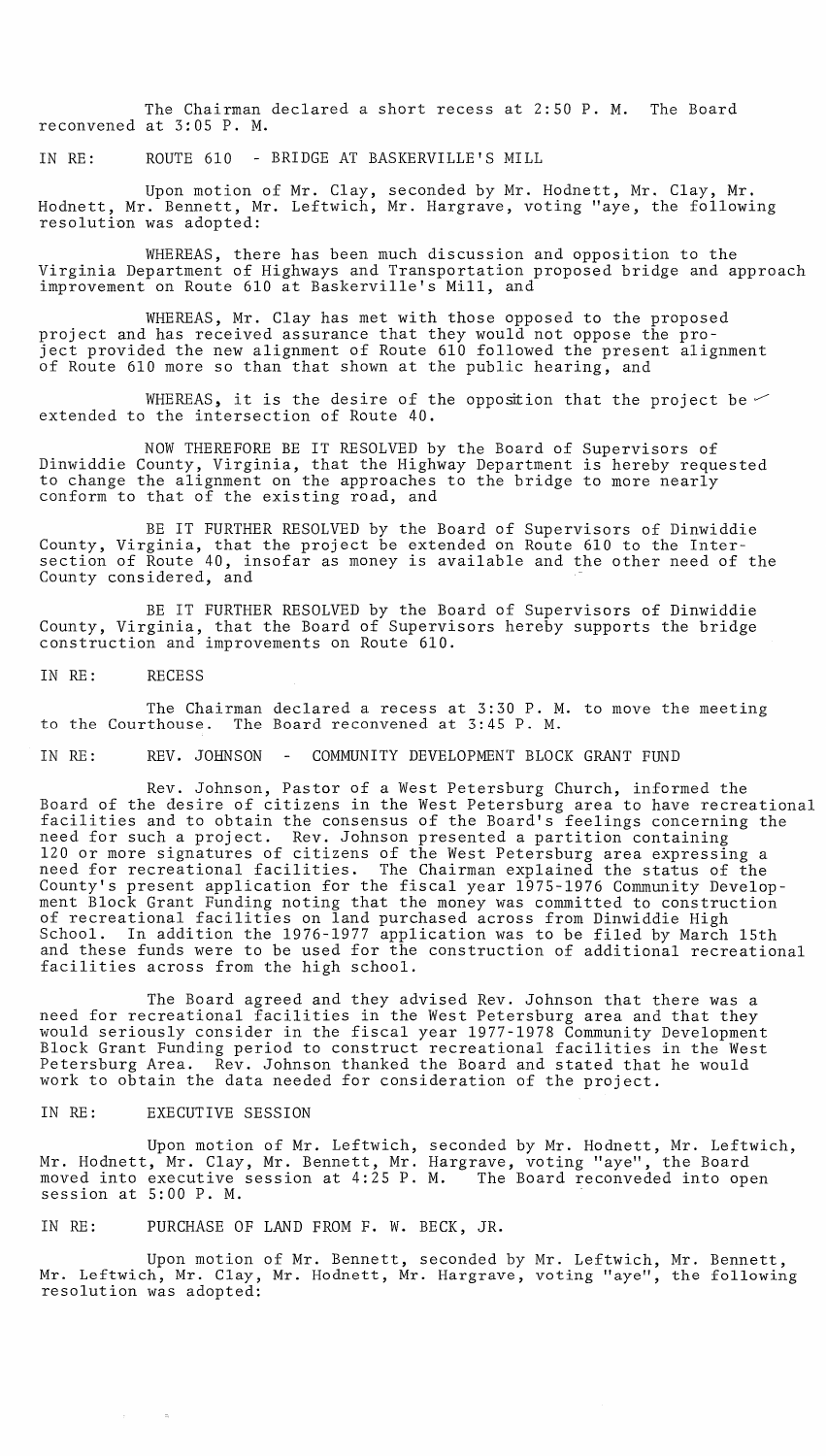WHEREAS, the Board of Supervisors has considered the purchase of 0.474 acres of land located across U. S. Route 1 from the Dinwiddie Courthouse from Mr. Fredrick W. Beck, Jr. and Mrs. Eliza B. Cofer, and

WHEREAS, this property along with the property of Mrs. Kate Baxter, the Hargrave Estate, W. M. Reese and Katherine R. Vaughan are included in the master plan for the future construction of office and court buildings for Dinwiddie County, and

WHEREAS, after evaluating this land and the adjoining County Land it was determined that the best location was on County property thus eliminating the need for the purchase of the above listed property.

NOW THEREFORE BE IT RESOLVED by the Board of Supervisors of Dinwiddie County, Virginia, that until a time table has been established for the construction of more office space the purchase of additional property will not be made at this time, and

BE IT FURTHER RESOLVED that the County Administrator is instructed to advise Mr. Beck of the Board's decision.

IN RE: ADJOURNMENT

Upon motion of Mr. Leftwich, seconded by Mr. Clay, Mr. Leftwich, Mr. Clay, Mr. Hodnett, Mr. Bennett, Mr. Hargrave, voting "aye", the Board adjourned at 5:20 P. M.

MASA REAL

ATTEST:

BOOK 6 PAGE 270

 $\sim 10^6$ 

 $\sim 10^{-10}$ 

 $\sim$ 

MARCH 3, 1976

 $\mathcal{L}^{\text{max}}_{\text{max}}$  and